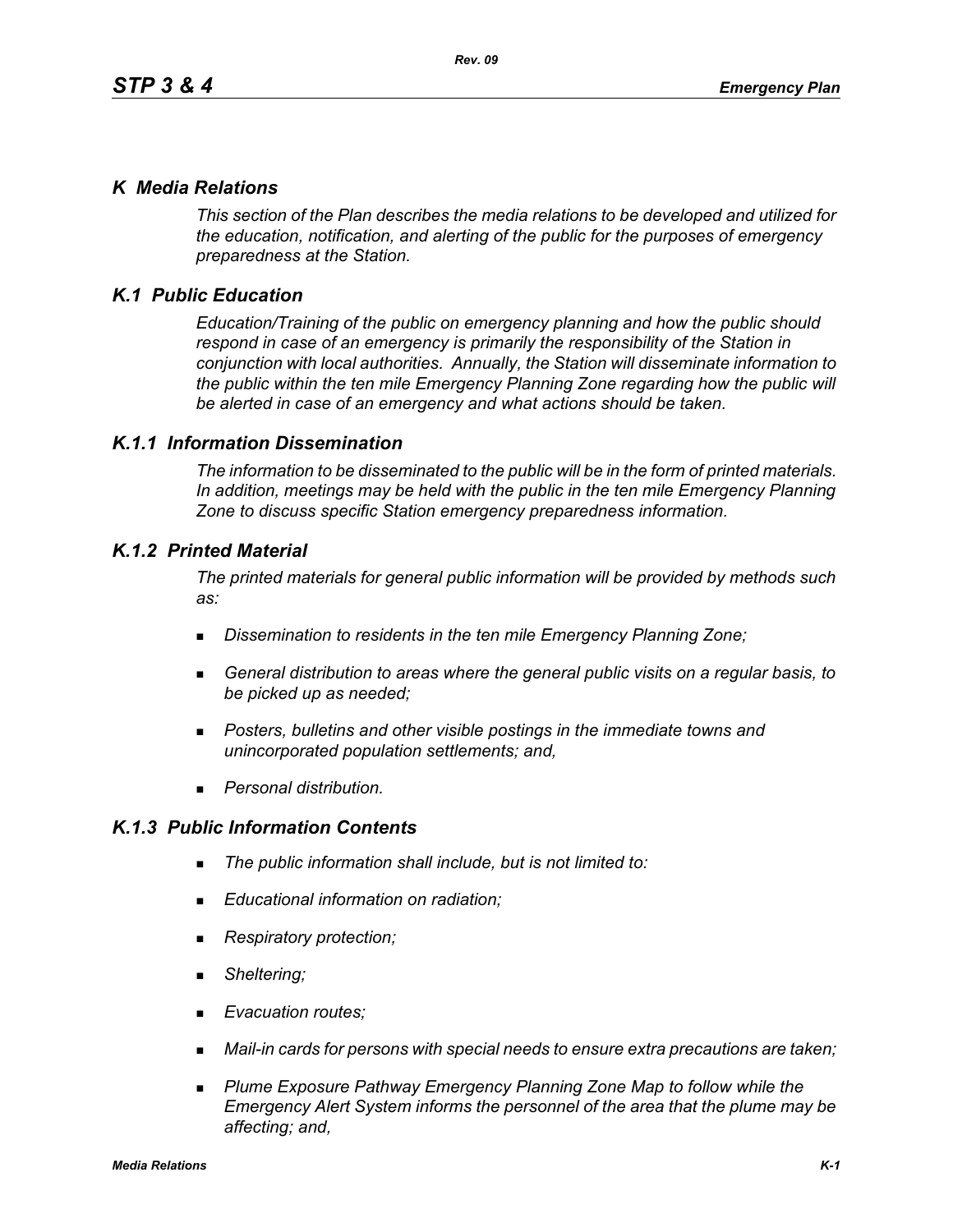- *Contacts and telephone numbers for additional information.*
- *Public information material is available to residents along with a Spanish information number.*

# *K.1.4 Station Continuing Education/Information Program*

*The Station promotes a continuing program of public education throughout the Station in regard to nuclear power in general and the Station in particular. Emergency planning is included in these information programs.* 

# *K.1.5 Education Responsibility*

*Education of the public regarding nuclear power and emergency response planning is the responsibility of the Supervisor, Emergency Response.* 

# *K.1.6 Distribution of Alert Radios*

*The Supervisor, Emergency Response or designee will distribute the alert radios and provide the public with an introduction to the emergency notification process.* 

## *K.2 Public Information Distribution*

*The public information is distributed annually by mail to residences, businesses, and public buildings within the ten mile Emergency Planning Zone of the Station.*

## *K.3 Transient Population Distribution*

*A general distribution to reach the transient population is achieved by posting information in public areas and by placing supplies of prepared written materials in areas where the general populace frequents.* 

## *K.4 Education and Information Program Resources*

*Media advertisements, telephone messages, news releases, and public information seminars may be utilized as necessary to achieve an effective information and education program.* 

## *K.4.1 News Media Participation*

*At least annually, the news media will be invited to participate in a program to acquaint them with the emergency planning effort at the Station. Typical topics covered will be information concerning radiation, and points of contact for release of information to the media in case of an emergency, or for plant specific material sent to the media.*

## *K.4.2 Specific Media Requests*

*The South Texas Project Communications and Public Affairs Group will respond to specific media requests for information concerning nuclear power emergency planning and the Station.*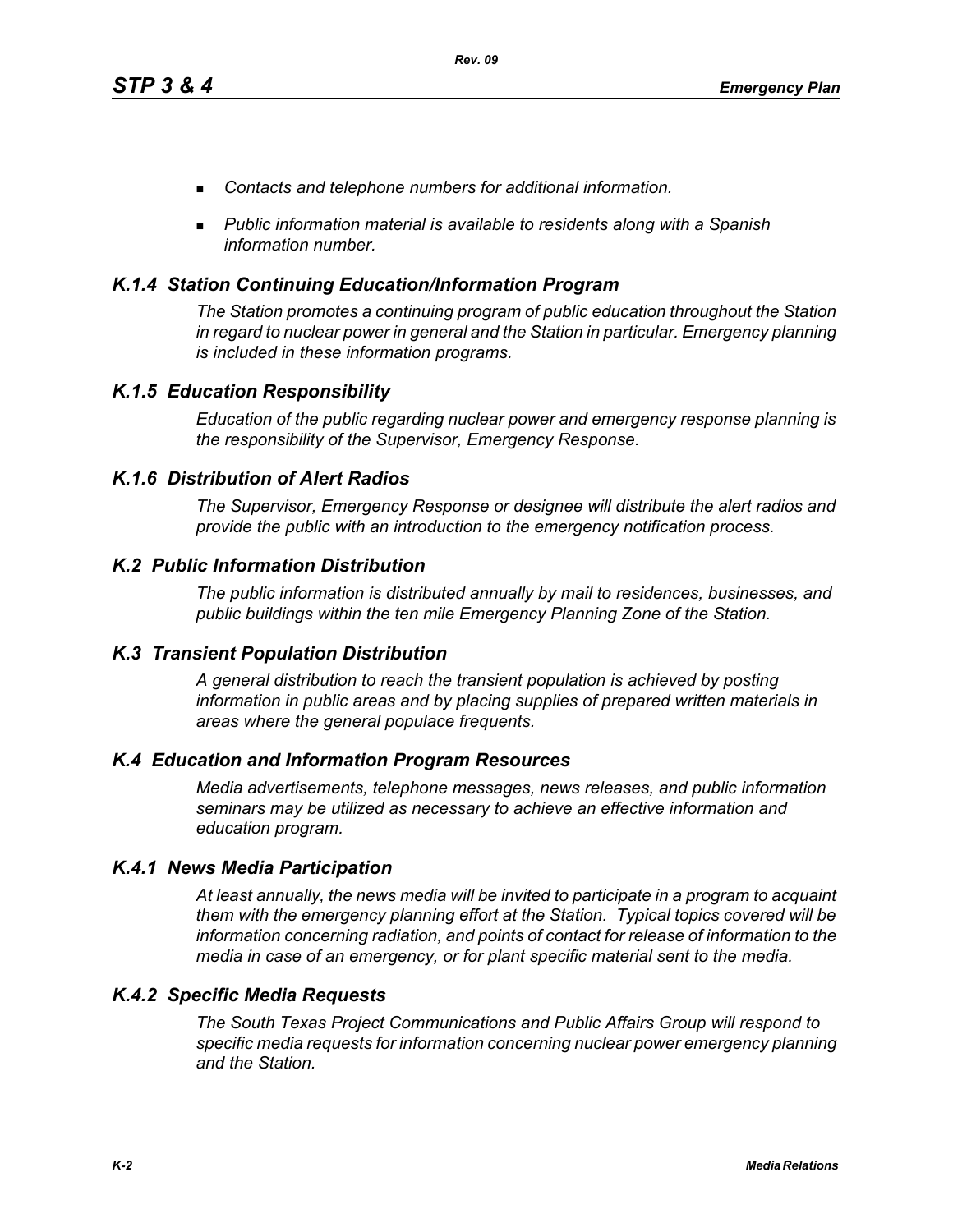# *K.5 Media Information Organization*

*It is the policy of the Station to provide prompt and accurate information to the public*  for events that may affect or simply interest the nearby community and the public at *large.* 

# *K.5.1 Normal Events and Unusual Events Release*

*News releases during declared Unusual Events will be issued by the South Texas Project Communications and Public Affairs Group.* 

## *K.5.2 Early Information Release*

*During an Alert or Higher event, prior to activation of the Joint Information Center, The Site Public Affairs Coordinator or an individual from the South Texas Project Communications and Public Affairs Group will support the Emergency Director issuing press releases.* 

#### *K.5.3 Joint Information Center Activation*

*The Joint Information Center is staffed at the declaration of an Alert and may be activated at the discretion of the Emergency Director. The Joint Information Center shall be activated at a Site Area Emergency or General Emergency. After the activation of the Joint Information Center, all news releases concerning the emergency at the Station shall be issued from the Joint Information Center. These information releases shall be the basis for information provided to the Station and employees, government groups, other utilities, and industry groups, as well as media outlets and the media representatives located at the Joint Information Center. Figure K-1 provides a typical layout of the Joint Information Center.* 

#### *K.5.4 Media Response/Rumor Control Manager*

*Media and public inquiries will be handled by the South Texas Project Communications and Public Affairs Personnel and STPNOC Co-Owners while the on-duty emergency response organization is enroute to the Joint Information Center. The Co-Owners will be contacted and provided information to answer media and public inquiries and to direct the media to the Joint Information Center.*

#### *K.5.5 Company Spokesperson*

*The Company Spokesperson is the primary spokesperson for the Station and together with the Joint Information Center Director shall remain responsible for the consistency of the information released. The Joint Information Center Director and/or the Emergency Director may select individuals to address the public on behalf of the Station as their respective expertise is needed.* 

#### *K.6 News Releases*

*News releases are issued periodically from the Joint Information Center under the direction of the Company Spokesperson. The Staff Writer will obtain information from the Site Public Affairs Coordinator. Information will be drafted into news releases and coordinated with federal, state and county public information officers for release.*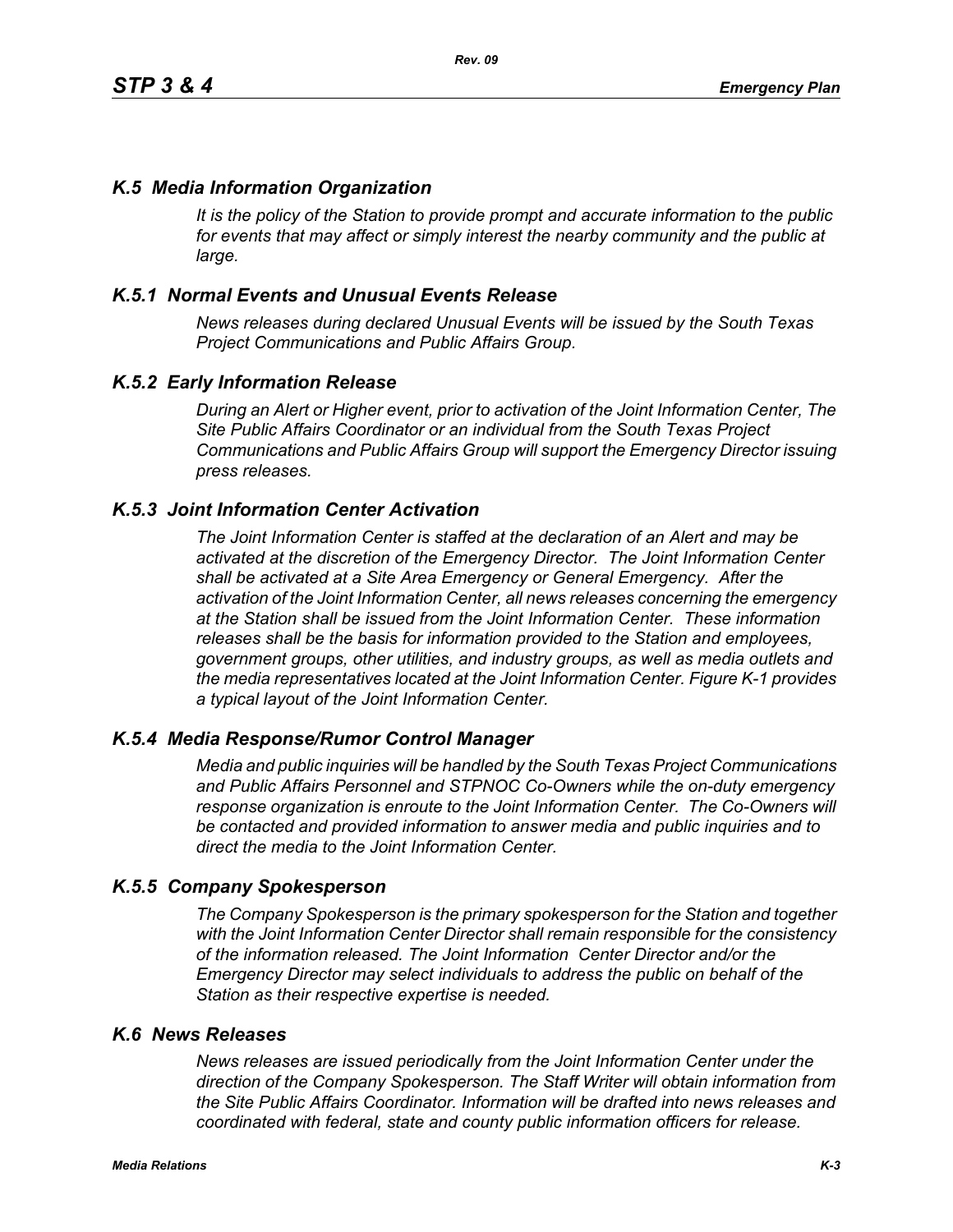# *K.7 News Conferences*

*News conferences will be held periodically at the Joint Information Center when activated during a declared emergency at the Station involving a Site Area Emergency or General Emergency.* 

- *Federal, State, and County authorities are invited to have representatives and spokespersons present at news conferences.*
- **Prior to each news conference or news release, the representatives of the Station,** *the Station owners, Federal, State, and local public information officers shall have the information to be released available for review.*
- *Media kits, containing maps, photographs, and Station historical background may be available for distribution at news conferences as needed.*

# *K.8 Media Requests*

*Any special media requests for specific interviews, visits to the Station or Control Room simulator, video tapes or films of the Control Room, and other unusual requests will be coordinated by the Media Relations Manager through the Site Public Affairs Coordinator.* 

- *Appropriate Station personnel can be made available for special background interviews.*
- *Special requests may be refused if they impact the Station security or safety programs or if the Emergency Director believes that media personnel may be placed in a situation of unnecessary hazard.*

## *K.9 Information Flow*

*During a declared emergency, the flow of factual information to employees and the public is critical. To ensure that the reports issued and disseminated about the Station are true and factual, the following rumor control program is established when the Joint Information Center is activated or earlier, if deemed necessary by the Joint Information Center Director.* 

# *K.9.1 Rumor Control*

*Under the direction of Media Monitoring/Rumor Control Manager, media monitors in the Joint Information Center shall monitor radio, television, and newspapers for misleading or erroneous information. In addition, under the direction of the Media Monitoring/Rumor Control Manager, Rumor Control Monitors in the Joint Information Center shall answer public telephone inquiries. The Media Monitoring/Rumor Control Manager is located in the Rumor Control Room at the Joint Information Center.* 

 *The Rumor Control Monitors and Media Monitors shall collect and consolidate rumors/misinformation and inform the applicable position or agency.*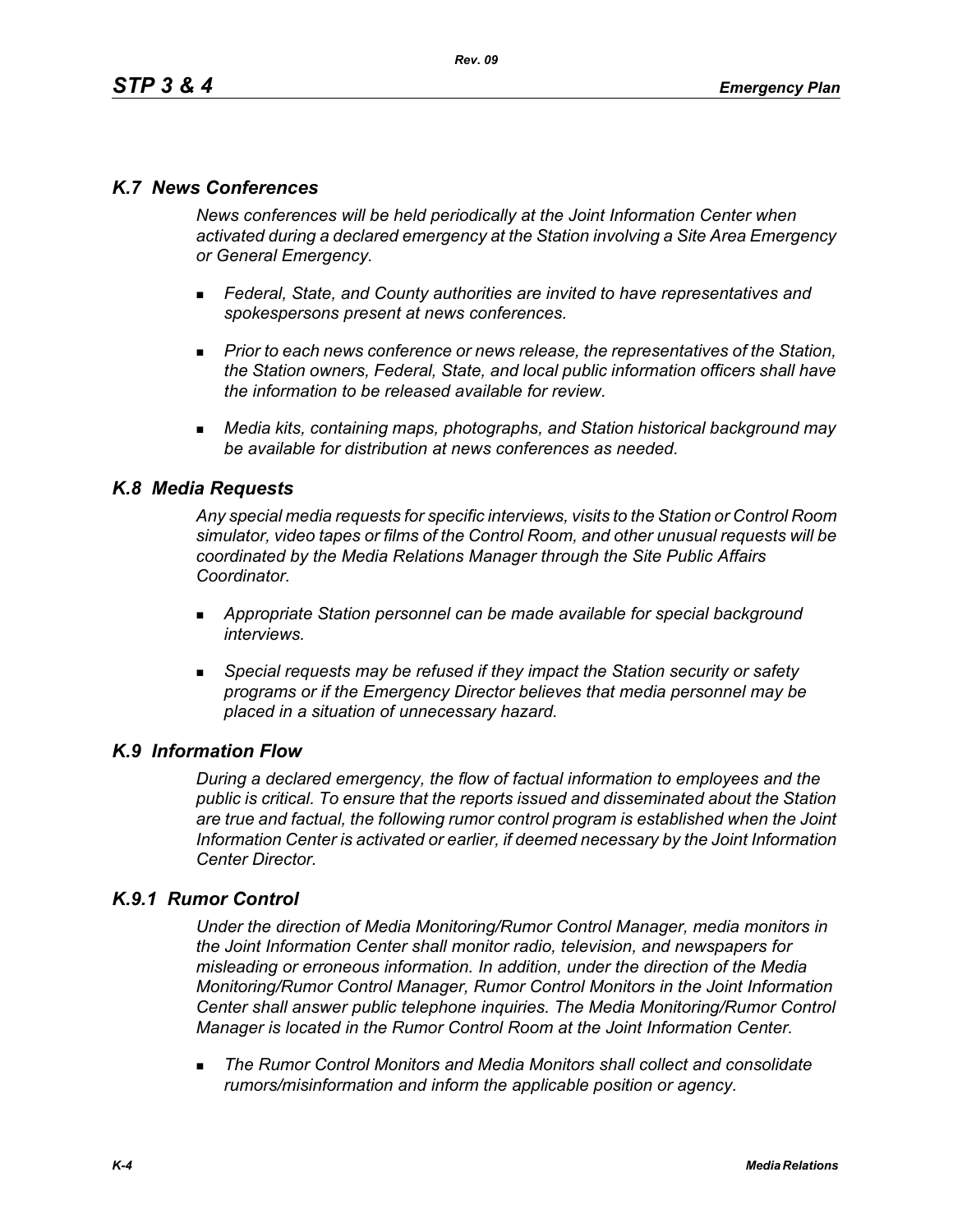*Rev. 09*

- *Rumor/misinformation shall be interpreted and discussed to coordinate appropriate responses and for immediate knowledge of what information is being released to the public from all parties.*
- *The Co-Owners shall collect and consolidate rumors/misinformation from customer service telephone operators and district offices and provide these rumors to the appropriate individual at the Joint Information Center.*

# *K.9.2 Misinformation Handling*

*State and County representatives shall handle misinformation relating to offsite conditions, including recommended protective measures.* 

*The Station shall address misinformation regarding Station/utility rumors. Rumors and incorrect information shall be addressed at news conferences when necessary.* 

*The Station shall also discuss information addressed in the news releases regarding protective action recommendations.* 

## *K.10 Joint Information Center*

*The Joint Information Center shall be operated as a joint information center where the Station, the State, County, and Federal Public Information Officers shall coordinate information, issue news bulletins, and participate in joint news briefings. 0ERP01-ZV-OF02, Joint Information Center Activation, Operation, and Deactivation describes how the Joint Information Center information is disseminated.*

*The Joint Information Center provides a spokesperson work area for Station, state, county, and federal public information officers. The entire Best Western Matagorda Hotel and Conference Center is available as the Joint Information Center, via a letter of agreement and contract; therefore, if private work areas are needed, space can be made available. Telecommunications facilities shall be available to include, but not be limited to:* 

- *Telephone links, with long distance capabilities;*
- *Telecopiers with nationwide capability; and,*
- *Radio and television hookups (for viewing) with cable television availability.*